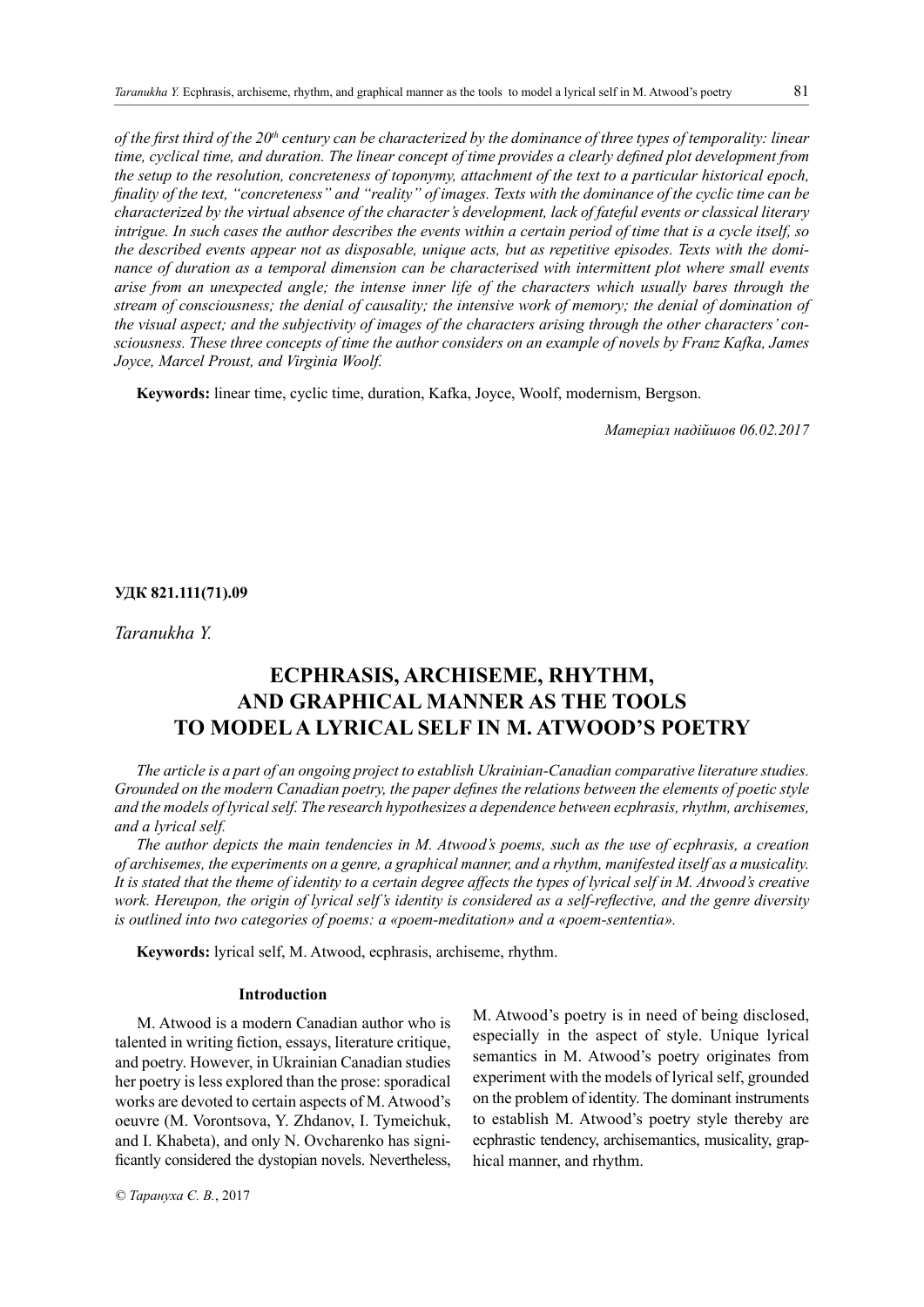#### **Graphical manner and musicality as indicators of poetic style**

The first feature to delineate the style of M. Atwood's poetry is a *remarkable graphical manner* to compose a text. Considering the graphical manner and the tendency to develop a lyrical self, two types of poetry texts might be designated as so called «*poem-meditation*» and «*poem-sententia*».

«*Poem-sententia*» is a short concise text with a condensed sense, whereas «p*oem-meditation*» is a long poem with gradually metamorphosed themes and images. Surprisingly, «*poem-sententia*» is a rare one, while «*poem-meditation*» is a dominant type in M. Atwood's oeuvre. It is entailed by subjects and ideas to be enclosed in the poetry, as its lyrical self tends to be submerged into the microcosm of Self via the irrational trip into the space of privacy. However, although «*poem-sententia*» is short, it might be seen as a counterpart to a «*poem-meditation*» in the dimension of sense.

Besides a graphical manner, one of the most significant features of M. Atwood's poetry can be defined as *musicality*. Both types of poems have a specific rhythm provided through the alternation of long and short lines, partly detached by the system of clausulas, quantity of syllables, and the repetition (and variation) of strophic passages. The rhythmical musicality combined with a graphical manner are perfectly represented in M. Atwood's poetry books such as *The Circle Game* (1966), *Selected Poems* (1976), *Morning in the Burned House* (1995), and *The Door* (2007). It is supposed that a special graphical image and the musicality are used to adapt a reader to a corresponding emotional atmosphere, allowing to perceive the poetry successfully.

Bruhn M. [6, p. 449] in the article «*Margaret Atwood's Lucy Poem: The Postmodern Art of Otherness in "Death by Landscape"»* states that poet builds the «poem-sententia» on the principle of *grammar parallelism* that leads to multiplication of the senses hidden within and beyond the tropes. For instance, «*You Fit Into Me***»** could be identified as a «*poem-sententia*»: «*you fit into me / like a hook into an eye / a fish hook / an open eye*» [1]. First of all, the graphical manner to construct a poem is provocative: the title contains all the words with capital letters, whereas the text includes solely small letters and only full stops for punctuation. By its function, the title is a thematic basis to explicate the further poem. The text is a quatrain, with two strophes, herewith the first strophe is a grammar parallelism to the second one. Indeed, through the metaphor of a fish eye and a fishing hook the mechanism of human interaction is symbolically established. Hereby the pain, corporality, and cognition of the Other compose an *archiseme* in the poem.

At long last, this «*poem-sententia*» might be considered as a «*simile-poem*» and read via feminist criticism. For instance, J. Lilienfeld in her article «*Silence and scorn in lyric of intimacy: The progress of Margaret Atwood's poetry*» [11, p. 190] interprets this text as a representation of a love concept, actualized unexpectedly within a patriarchal symbol of successful fishery.

#### **Archisemes as the source to enrich the lyrical self**

The archisemes in the poetry of M. Atwood are created via a combination of routine, sensualism, and intercultural symbols: a forementioned fish, a fishing hook, and an eye compose an archiseme of human search for cognition of the Other, provided through a pain and introspection. Moreover, an eye as a mean to visualize an image is an indicator of an ecphrastic tendency of M. Atwood's poetry style. In addition to this, the lack of punctuation marks degrades usual semantic limits and provides hereupon *unique aesthetical object* (in terms of R. Ingarden's [14] receptive aesthetics).

The archisemes in M. Atwood's «poem-meditation» are often at times created in search of lyrical self's or the Other's identity. A definite example of such type of «poem-meditation» is «*Against Still Life»* [3]. According *to S.* Juhasz's article *«Renunciation transformed, the Dickinson heritage: Emily Dickinson and Margaret Atwood*» lyrical self in this poem tries to find own self with the help of the Other via the union with the Other [10, p. 262]. The archiseme of identity is composed of the silent voice concept and an unusual simile – orange is compared to a man. Lyrical self represents the Other using an analogy to routine object (orange) and the Other (beloved man); it wishes to peel an orange in order to recognize a true nature of a beloved man.

The poem is completely based on the «*orange – man*» parallelism. Simultaneously it is developed by means of ecphrasis as a meditative voyage in-depth of the Other's nature. The strophic composition of the text facilitates the conflict between a speaking lyrical self and a silent man. The Other is symbolically depicted through an orange; as a normal image, it appears entirely by the end of the text.

The poem contains two strophes; the first one establishes the visual image of an orange laying on the table: «*It isn't enough / to walk around it / at a*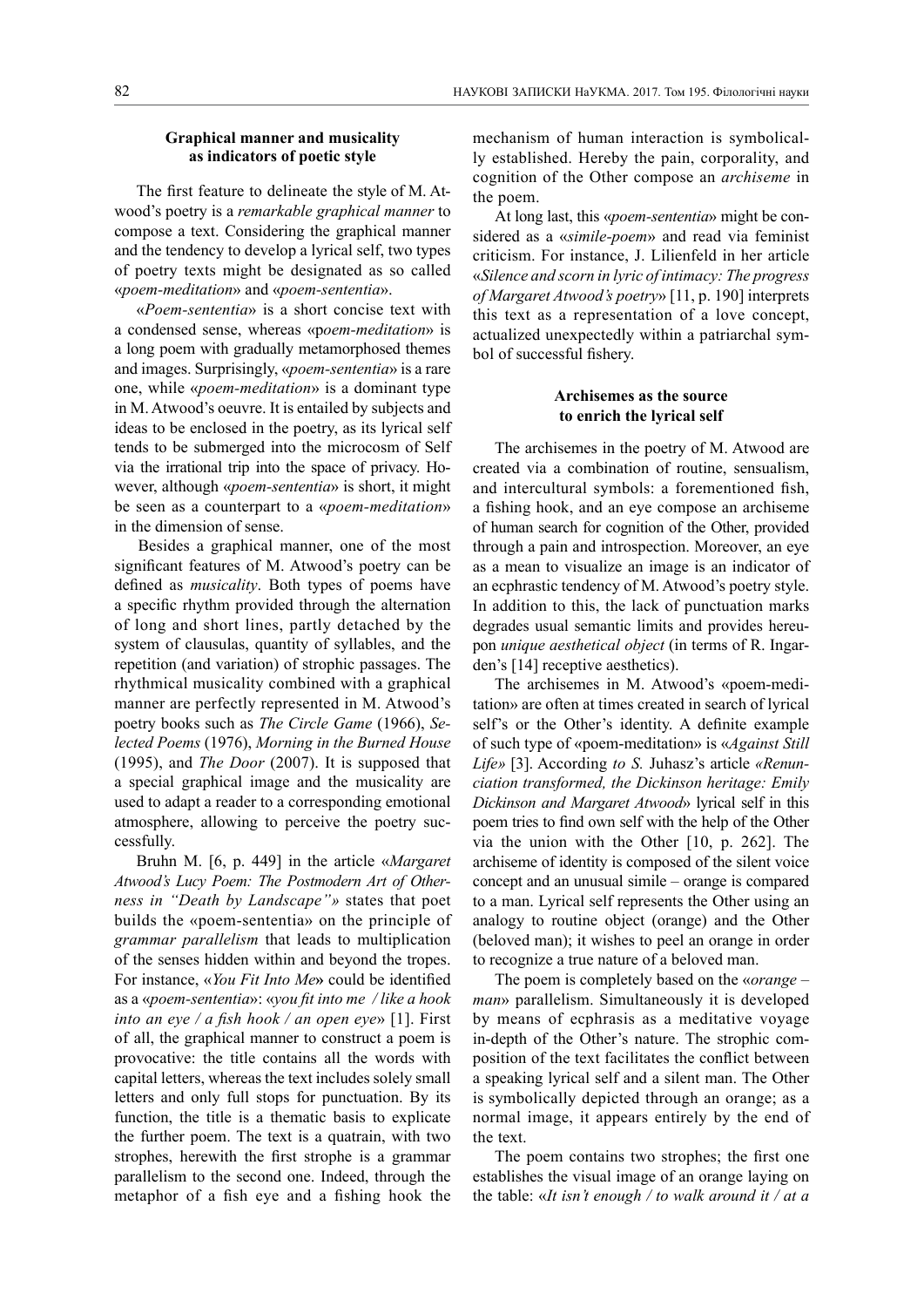*distance, saying / it's an orange: / nothing to do / with us, nothing / else: leave it alone*». The second strophe entries with lyrical self's attempt to disclose the foregoing fruit: «*I want to peel the / skin off; I want / more to be said to me / than just Orange: / want to be told / everything it has to say*»; and it ends with an unexpected appeal of lyrical self to a silent man sitting nearby: «*And you, sitting across / the table, at a distance, with / your smile contained, and / like the orange / in the sun: silent*». Although lyrical self is open to communication, the object of its reflection stays silent, closed, and concentrated on himself. Correspondingly, the poem raises as an ambivalent one, created on the archiseme of communicative fall between the lyrical self and the Other; ecphrasis there allows demonstrating the collapse of intentions and expectations of both: a lyrical self and a potential reader.

Besides a lyrical self which fails to gain an understanding with a man, another model of lyrical self faces with a problem of a woman's silence. In support of this, it should be mentioned that J. Lilienfeld considers the concept of female voice and silence as a special feature of M. Atwood's poetry [11, p. 188]. An exact example of the silent voice archiseme might be demonstrated in «*A Sibyl*» [3]: graphically underlined, the two types of strophes are established as a voice (by lyrical self) and as a silence (another woman, so called «*Sibyl*»). The silence of Sibyl serves as an accompaniment to the first – lyrical self's – voice. In general, the poem states that every woman has hidden deep inside, a silent imprisoned Sibyl who has to survive in a closed space of despair and stubbornly remain silent about something. This "something" is delineated by lyrical self as a hint only: "*The thing that calls itself / I /right now / doesn't care / I don't care".* Consequent on a composition, the poem appears as a metaphor of the life as a hint.

Combining the concepts within an archiseme, M. Atwood tends to experiment with *synaesthesia*. Synaesthesia is «the phenomenon wherein senses of modality are felt, perceived, or described in terms of another, e.g. describing a voice as velvety, warm, heavy, or sweet, or a trumpet-blast as scarlet» [13, p.1259]. The example of such poetry might be the poem «*You Begin*» [2]: there the poet represents child's perception and development through colors symbolized by routine objects. E. Ingersoll in *«Evading the Pigeonholers: A Conversation with Margaret Atwood»* states that the concept of fish is represented by the play of colors, and thereby the text unwraps as a rainbow, starting with cool colors and ending with warm ones [9, p. 526]: *«You begin this way / This is your hand / This is your eye / That*  *is a fish, blue and flat/».* The concepts of an eye, a fish, and a moon correspond to blue and yellow and are integrated into a concept of a hand, which holds a world and symbolizes a new human life: *«This is your hand, these are my hands, this is the world, / Which is round but not flat and has more colours / Than we can see. / It begins, it has an end, / This is what you will / Come back to, this is your hand»*. *Synaesthesia* reaches a high point in these lines as the archiseme of a child's hand probably emblematizes the microcosm of an individual. Simultaneously, the poem is circled by the grammar parallelism to the first strophe: the perpetual beginning, end, and renewal of life are asserted.

Archisemes, grammar parallelisms, and special rhythm complete the musicality of the poem. It might be observed that the rhythm of «*You Begin*» [2] is composed analogically to a music piece: it contains variations (in the poem it is parallelisms) and includes the development, acme, and harmonic conclusion of the theme (the play of archisemes). The musicality of rhythm in M. Atwood's poetry is strictly related to a corresponding scheme to construct the strophes; the repetition of rhythmical passages means modification and enrichment of senses.

## **Ecphrastic tendency in relation to the lyrical self and the style**

In M. Atwood's poetry, ecphrasis is one of the tools to connect the different levels of text. To generalize, ecphrasis is «*an expository speech which vividly brings the subject before our eyes*» [13, p. 320]. Moreover, *«*ekphrasis as a verbalization of the perceptive act is thus always a description with a certain intention, and as such it clearly cannot be purely uninterpretative*»* [7, p. 110]. The function of ecphrasis is to effect the reader causing a cognitive [8, p. 95] and emotional [8, p. 96] reaction and provoking self-reflection via visible sound [8, p. 104]. Therefore, ekphrasis «serves as a site where texts encounter their semiotic others and thus it is energized by difference» [12, p.153]. Such important elements of poetry style as archisemes, rhythm, and lyrical self are linked on ecphrastic basis. This congery of style elements produces uniqueness of audial and visual images of the poetry. To demonstrate the links between archisemes, rhythm, and lyrical self, the poem «*This Is a Photograph of Me*» [3] needs to be analyzed. The strophe structure of the poem might be described by the scheme **(5 –**   $9 - 2 - 2 - 5 - 3$ , where the number means the quantity of lines in the corresponding strophe, and the dash infers the shift in graphical and archisemantic segmentation.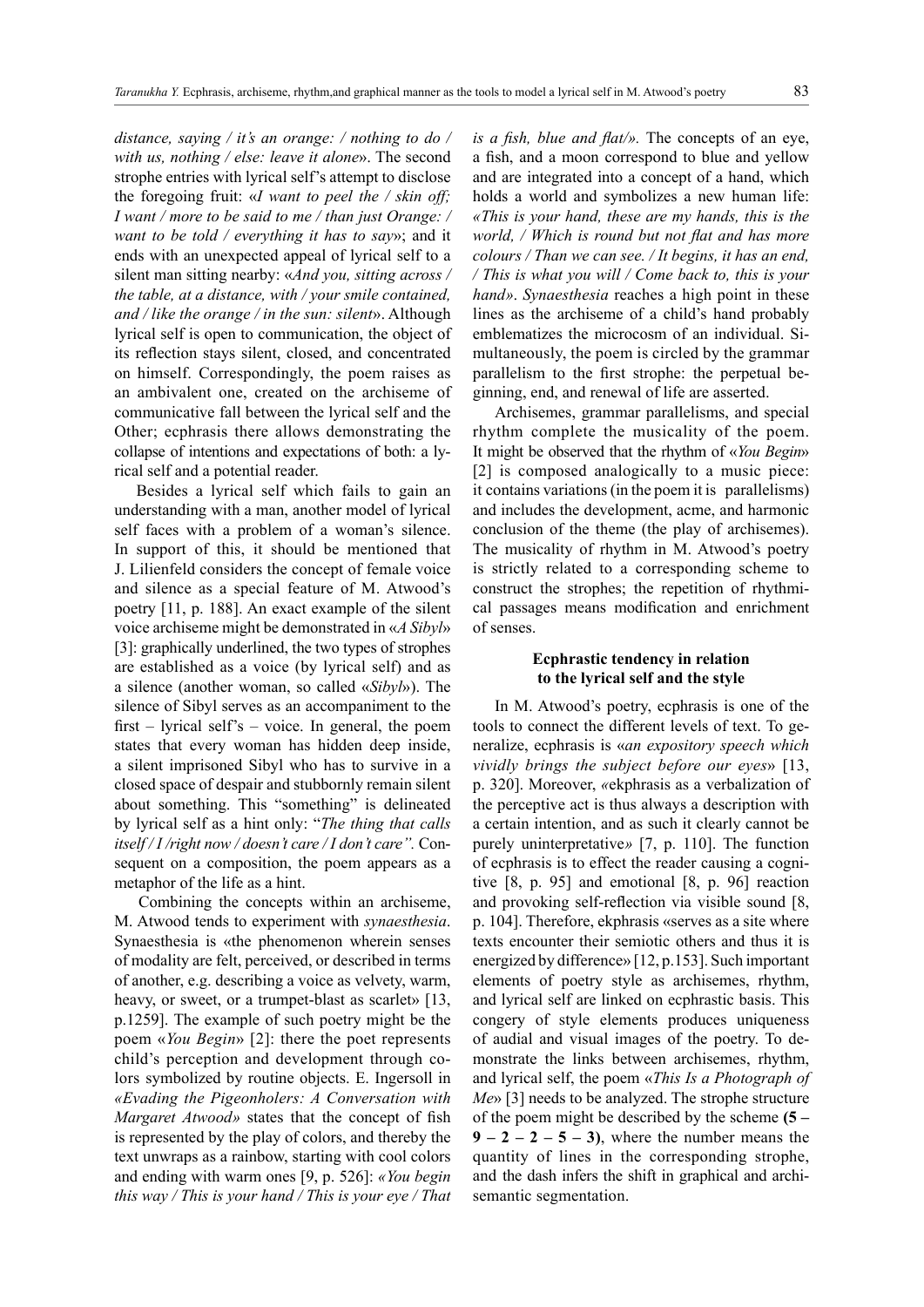The poem's composition is based on three types of parallelisms. These are concrete *variation of rhythmical theme*, the *text as a genre of music variation*, and the *variation of sense*. The first parallelism means *the development of rhythmical intention* of the first strophe on the paradigmatic and syntagmatic levels of the poem. The eight-syllable strophe reduces into the six-syllable one, the primary rhythmical theme is articulated in the first and second strophes, then it is established in the third strophe, modified in the fourth one, and glorified by the fifth strophe. The sixth and final strophe is a harmonic repetition of the dominant theme. Being repeated and changed in each of the strophes, the six-syllable refrain symbolically composes the poem.

The second substantial parallelism in this poem is an approximation of its rhythmical scheme to the variation piece as a music genre. Correspondingly, the strophes containing refrains are developed one after the other and finally reach the point at the last strophe, which might occur similar to the coda in the music piece. The third parallelism includes the unity of rhythmical and archisemantic play, the coincidence of the refrain in aspects of sense and musicality. The coda in this parallelism is the created aesthetic object, in other words it foresees the shaping of lyrical self.

As mentioned previously, a detailed analysis should be provided considering the meaning and lyrical self. Graphically signed by parentheses, the twofold composition of the poem has a short part (first and second strophes) and a long part (from third to sixth strophes). The first part is built on ecphrasis: it names a photograph, a visual object well-known by readers. In accordance to this, the reader's participation is supposed and thereby the horizon of expectations, related to a mentioned visual object, is created. For instance, one can expect the description of the picture and how it might be attached to the poem. Consistently, the reader produces a concrete image, and the process of subjectification of the photograph commences.

However, lyrical self tells a story of a photograph being taken, and the origin of lyrical self as a character is disclosed: she is a drowned woman, and the picture of her was taken the next day after her death. Taking into account the nature of this lyrical self, who as a character is dead, the photograph itself embodies mystic content. The lyrical self becomes a visualized memory, provoked by an otherworldly voice of the dead person. The plot ruins the former reader's expectations of the photograph as the voice of lyrical self sounds as irreal. As a result, something that doesn't exist anymore

is again stated: the lyrical self tells that the water deforms the image and this makes it difficult to explain in details the appearance of the drowned woman and the conditions of her current residence: *«It is difficult to say where /precisely, or to say / how large or small I am: / the effect of water /on light is a distortion»* [3]. But the last strophe controversially informs that lyrical self's character might be seen in case the reader gazes attentively into the depth of the lake: *«but if you look long enough, / eventually / you will be able to see me»*.

In the article *«Contemporary Poetry and Ekphrasis»,* P. Barry mentions that taking into account the origin of M. Atwood's lyrical self, some critics consider this poetry book (*The Circle Game*) as one of the variants of Canadian gothics in literature [5, p. 162]. Certainly, the image of a drowned woman, who is simultaneously a lyrical self of the poem, leads to the plenty of associations. Primarily, it might be interpreted as an intertextual link to the Nietzschean abyss looking at a person and requesting one who might look straightly into it. Secondly, the choice of such lyrical self might be conducted by the implementation of an archiseme of delusive reality. Finally, the model of lyrical self is an element of poetry style of M. Atwood, based on a special technique to create an audial and visual image by different range of tools (ecphrasis, rhythm archisemes). By all means, the type of lyrical self particularly represents the author life philosophy as a personal world-view.

Another example of an ecphrastic poem from the «*The Circle Game*» poetry book is «*After the Flood, We*» [3]. The poem consists of 33 lines divided into six strophes. The strophe structure of the text is similar to the genre of music variation and can be described as  $(4 - 3 - 11 - 4 - 3 - 8)$ , where the number indicates the quantity of lines and the dash means the graphical shift. Each strophe has functions similar to the elements of music variation. For instance, the first strophe as an expositional one names the theme: *«We must be the only ones / left, in the mist that has risen / everywhere as well / as in these woods /».* Immediately the post-apocalyptical landscape is depicted, with the last human-beings supposed to survive there. Soon the lines become longer – it indicates the ongoing modification of the main topic. Thereafter, the second strophe includes parentheses to limit the lyrical self's comment (the tops of the trees are like islands). In the third strophe, the lyrical self picks the bones of drowned mothers; the comment of lyrical self is limited by parentheses (hard and round in my hands). This strophe is the longest; it is a sort of transfer from the first to the second part of the poem: lyrical self is covered with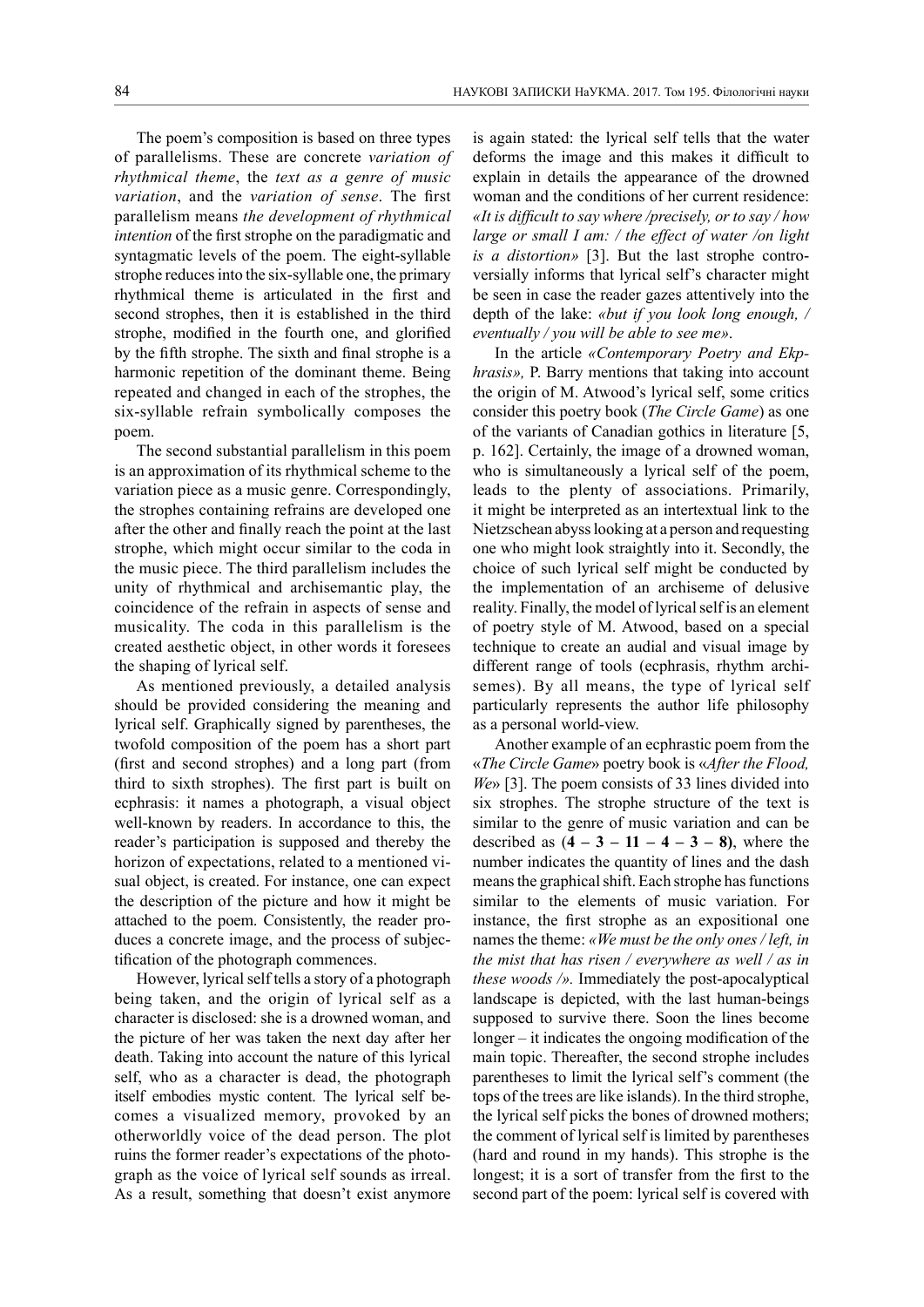the mist; she describes the silent drowned city. The next strophe contains the image of the Other; another human-being is not aware of the catastrophe, the Other continues to live in delusion, staying calm: «*You saunter beside me, talking / of the beauty of the morning, / not even knowing / that there has been a flood*» [3].

In such a manner, the poem represents the archiseme of life duality and a human-being's social and external alienation from the obstacles, humanbeing's concentration on the private emotions and images inclusively. The last strophe is the coda of negation: the Other does not see faces, does not hear steps; that is a complete dive into the microcosm of private existence. This sixth strophe is shortened; the theme of the flood is finally established by refrain of the word *slowly*: «[*you saunter]… not hearing the first stumbling / footsteps of the almostborn / coming (slowly) behind us, / not seeing / the almost-human / brutal faces forming / (slowly) / out of stone /».* Although the archiseme of delusion makes the Other deaf and blind, it simultaneously saves the Other from the post-apocalyptical horror. The lyrical self, conversely is aware of the catastrophe; open to the hostile world, she perceives the new life as it is, including the fish, swimming in the depth of the drowned forest, the lost city, and the white mist, which wraps her feet.

The last example of ecphrasis implementation is M. Atwood's poem *«Quattrocento»* [2]. In the article «*Quattrocento: On an Eclectic Poem by Margaret Atwood»,* G. Banita states that the very title of the poem refers to the art epoch of Italian Quattrocento, and the plot itself refers to Michelangelo's fresco «*The Fall and Expulsion from Garden of Eden*». This fresco consists of two parts: the first visualizes the fall of humankind, another part demonstrates the expulsion first of humanbeings from Eden. This scheme of composition is repeated in the poem of M. Atwood: she reconceptualizes the Bible plot through the prism of binary oppositions. As a result, boredom and love are considered as the antonyms, death is demarcated as a necessary condition to discover a true light which appears only after the loss of Eden, and the world duality is represented by the fact that the Kingdom of God is within the human [4, p. 101].

The first strophe introduces a snake, a man, and a woman in the garden; the lyrical self tells that the snake searches into the reader's dreams through the illustrations; and there the description of fresco starts. Surprisingly, the woman's appearance (the color of face and hair) is compared to the snake's features that might be interpreted as a slight hint of female guilt: «*The snake enters your dreams through*  *paintings: / this one, of a formal garden / in which there are always three: / the thin man with the greenwhite skin / that marks him vegetarian / and the woman with a swayback and hard breasts / that look stuck on / and the snake, vertical and with a head / that's face-colored and haired like a woman's*». The depiction causes associations with the Fall of Adam and Eve, but conversely to the Bible story, the inhabitants of M. Atwood's Eden are unhappy, even animals, angels, and human-beings: «*There's no love here. / Maybe it's the boredom*». In details, the Eden is embodied as a place where nobody can love and where everyone is bored. The archisemes of heart and death are composed on the basis of antithesis: a traditional apple is substituted with a heart: «*And that's no apple but a heart / torn out of someone*». The heart is designated as the facilities to die: «*This is the possibility of death / the snake is offering: / death upon death squeezed together, / a blood snowball*».

Thereupon, the strophes are repleted with reflections on human deliverance from usual spiritual Eden life. The attention is driven to the new corporality with its diseases and perception: «*and you are no longer the / idea of body but a body, / you slide down into your body as into hot mud. / …* and you / must learn to see in darkness /». The last strophes clarify that since now the human-being is foredoomed to carry the death inside a body; but such a death, however, makes the world shine the way it never could do before: «*Here you can praise the light, / having so little of it: / it's the death you carry in you / red* and captured, that makes the world /shine for you / as it never did before /». And this light is a prayer. The poem ends unexpectedly as the reflections turn back to the snake, love, and Eden: «*Love is choosing, the snake said. / The kingdom of God is within you / because you ate it*». Therefore, the result of choice is the new Eden, signposted as a red death to substitute an apple, and it is located inside of the human soul.

#### **Conclusion**

By genre and graphical manner, M. Atwood's poetry can be divided into two categories: «*poemmeditation*» and «*poem-sententia*». On top of that, the poetic oeuvre tends to be ecphrastic: it contains two types of ecphrasis. The first one is to introduce a well-known object and then subjectify it (as could be seen from the poem «*This Is a Photograph of Me»*); the second type of ecphrasis is the engagement in context of a famous art object (*«Quattrocento»*). Ecphrastic image correlates with the rhythmical theme which is developed through the strophes